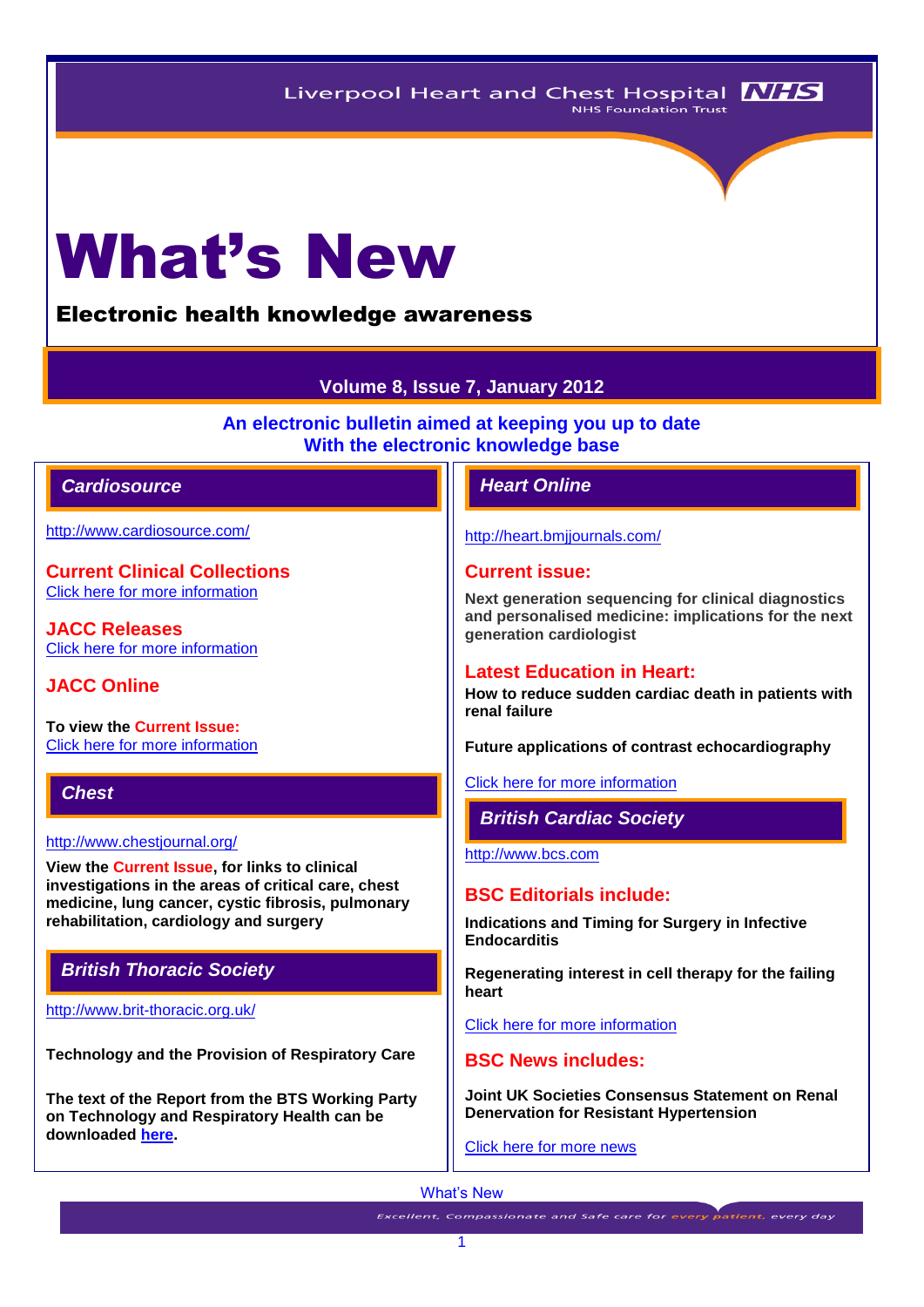# **Volume 8, Issue 7, January 2012**

# *Theheart.org*

#### [www.theheart.org](http://www.theheart.org/)

**Theheart.org** provides information on caring for people with disorders of the heart and circulation, and on preventing such disorders.

#### **Heart Wire News:**

**Don't routinely replace spent ICDs: Proposal**

**Heart attack deaths plummet in three EU nations**

**PLATO: PPI analysis "raises flag" but should not change practice** 

#### [Click here for more information](http://www.theheart.org/section/heartwire.do)

*(Please speak to Maureen Horrigan, library services manager ext.1404, to obtain a password)*

# *European Society of Cardiology*

<http://www.escardio.org/>

#### **News and Press:**

**Summary of the ESC/EAS Guidelines on Dyslipidaemias**

# **E-Journal of Cardiology Practice:**

**Wearable electronics: a new method for cardiac rhythm monitoring**

**Next Generation Surgical Aortic Biological Prostheses: "Sutureless Valves"**

**Albuminuria under renin-angiotensin system suppression**

**Anaemia in heart failure: intravenous iron therapy**

[Click here for more information](http://www.escardio.org/COMMUNITIES/COUNCILS/CCP/E-JOURNAL/Pages/welcome.aspx)

# **ESC Clinical Practice Guidelines**

[Click here for more information](http://www.escardio.org/guidelines-surveys/esc-guidelines/Pages/ACS-non-ST-segment-elevation.aspx)

# *Institute for Healthcare Improvement*

[www.ihi.org](http://www.ihi.org/)

# **In the spotlight**

**Evaluation of organizational culture among different levels of healthcare staff participating in the Institute for Healthcare Improvement's 100,000 Lives Campaign**

**IHI News**  [This week at IHI News letter](http://www.ihi.org/Documents/ThisWeekatIHI.htm) 

# *Royal College of Nursing*

[http://www.rcn.org.uk](http://www.rcn.org.uk/)

**Nursing headlines** [Click here for news from around the UK](http://www.rcn.org.uk/newsevents/news)

**Clincial Governance e-bulletin** [Click here for clinical governance updates](http://www.rcn.org.uk/development/practice/clinical_governance/updates)

*National Institute for Health Research* 

#### [http://www.nihr.ac.uk](http://www.nihr.ac.uk/)

The goal of the **National Institute for Health Research (NIHR)** is to create a health research system in which the NHS supports outstanding individuals, working in world class facilities, conducting leading edge research focused on the needs of patients and the public.

**NIHR latest news** [Click here for more information](http://www.nihr.ac.uk/news/Pages/default.aspx)

**NIHR Research Design Service for the North West** [E-Bulletins](http://www.rds-nw.nihr.ac.uk/newstrainingevents/ebulletin.php)

**NIHR Evaluation, Trials and Studies Coordinating Centre** [Click here for more information](http://www.netscc.ac.uk/hsdr/?scr=hsdr_rds_sep11) 

*Please send your latest publications* **to**  *[Maureen.horrigan@lhch.nhs.uk](mailto:Maureen.horrigan@lhch.nhs.uk)*

What's New

**Excellent, Compassionate and Safe care for every patient, every day**